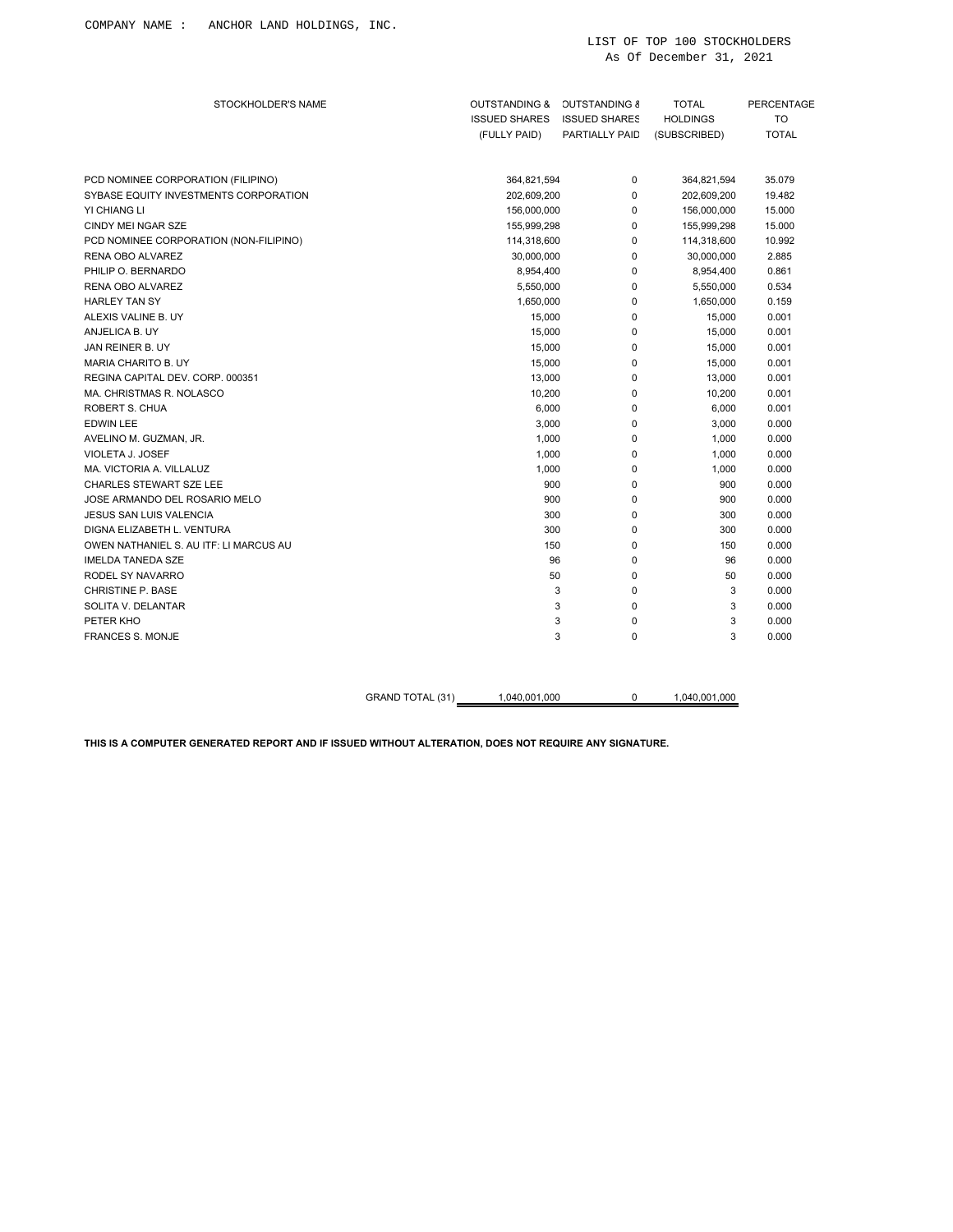## **OUTSTANDING BALANCES FOR A SPECIFIC COMPANY**

Company Code - ALHI00000000

Business Date: December 31, 2021

| <b>BPNAME</b>                                                | <b>HOLDINGS</b> |
|--------------------------------------------------------------|-----------------|
| LUCKY SECURITIES, INC.                                       | 226,844,290     |
| <b>BDO SECURITIES CORPORATION</b>                            | 66,714,154      |
| COL Financial Group, Inc.                                    | 61,408,490      |
| EASTERN SECURITIES DEVELOPMENT CORPORATION                   | 60,017,700      |
| THE HONGKONG AND SHANGHAI BANKING CORP. LTD. -CLIENTS' ACCT. | 58,107,000      |
| R. NUBLA SECURITIES, INC.                                    | 1,367,800       |
| RTG & COMPANY, INC.                                          | 754,800         |
| PHILSTOCKS FINANCIAL INC                                     | 658,296         |
| <b>EAGLE EQUITIES, INC.</b>                                  | 429,200         |
| AP SECURITIES INCORPORATED                                   | 362,300         |
| TOWER SECURITIES, INC.                                       | 275,700         |
| E. CHUA CHIACO SECURITIES, INC.                              | 238,401         |
| FIRST METRO SECURITIES BROKERAGE CORP.                       | 194,950         |
| CTS GLOBAL EQUITY GROUP, INC.                                | 137,850         |
| STANDARD SECURITIES CORPORATION                              | 122,300         |
| AB CAPITAL SECURITIES, INC.                                  | 106,100         |
| <b>BPI SECURITIES CORPORATION</b>                            | 101,592         |
| <b>MANDARIN SECURITIES CORPORATION</b>                       | 96,700          |
| <b>HDI SECURITIES, INC.</b>                                  | 85,800          |
| LUYS SECURITIES COMPANY, INC.                                | 82,100          |
| ANSALDO, GODINEZ & CO., INC.                                 | 81,250          |
| REGINA CAPITAL DEVELOPMENT CORPORATION                       | 71,500          |
| R. COYIUTO SECURITIES, INC.                                  | 69,900          |
| GOLDEN TOWER SECURITIES & HOLDINGS, INC.                     | 68,900          |
| EVERGREEN STOCK BROKERAGE & SEC., INC.                       | 62,800          |
| <b>QUALITY INVESTMENTS &amp; SECURITIES CORPORATION</b>      | 54,000          |
| CITIBANK N.A.                                                | 48,100          |
| ASIASEC EQUITIES, INC.                                       | 48,000          |
| R. S. LIM & CO., INC.                                        | 45,900          |
| <b>BA SECURITIES, INC.</b>                                   | 42,300          |
| GLOBALINKS SECURITIES & STOCKS, INC.                         | 31,500          |
| SINCERE SECURITIES CORPORATION                               | 30,000          |
| <b>ABACUS SECURITIES CORPORATION</b>                         | 29,080          |
| <b>INVESTORS SECURITIES, INC,</b>                            | 28,300          |
| G.D. TAN & COMPANY, INC.                                     | 26,000          |
| DIVERSIFIED SECURITIES, INC.                                 | 23,200          |
| MERCANTILE SECURITIES CORP.                                  | 21,000          |
| OPTIMUM SECURITIES CORPORATION                               | 20,150          |
| SB EQUITIES, INC.                                            | 20,000          |
| UPCC SECURITIES CORP.                                        | 19,000          |
| TANSENGCO & CO., INC.                                        | 17,900          |
| F. YAP SECURITIES, INC.                                      | 17,350          |
| EQUITIWORLD SECURITIES, INC.                                 | 15,000          |
| MAYBANK ATR KIM ENG SECURITIES, INC.                         | 15,000          |
| PREMIUM SECURITIES, INC.                                     | 15,000          |
| R & L INVESTMENTS, INC.                                      | 15,000          |
| YU & COMPANY, INC.                                           | 13,099          |